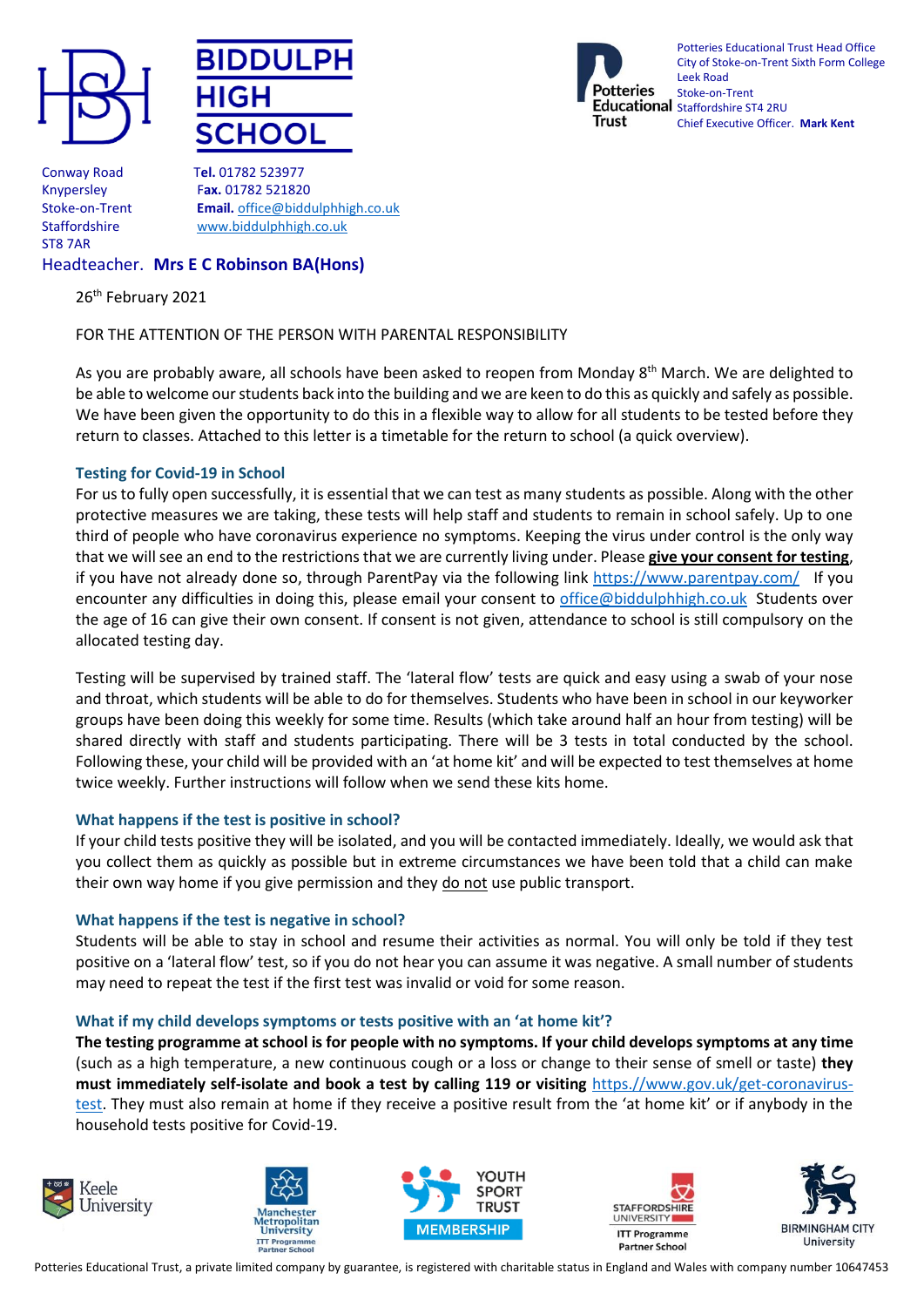The **rules around isolation following a positive test** remain the same. If a positive lateral flow test is returned you no longer need to follow this up with a PCR test, but you must isolate for 10 days from the date of that test result. We will still have to send close contacts home where they are identified, and they will have to isolate for 7 days. Work will be provided for any student forced to isolate through track and trace. This will be set through MS Teams and will be either an assignment or access to a live lesson. Only students who have been told to isolate, through track and trace, will be given access to this work as all other students must be in school.

## **Compulsory Mask Wearing in School**

In addition to testing, the **wearing of masks when in any part of the building, including during lessons in classrooms, is now compulsory**. All students should bring two masks to school – one to wear and a spare. They should also **bring a plastic bag (sandwich bag or similar) in which they can store a used mask.** We fully appreciate that this will not be comfortable forstaff or students but, whilst we are still vulnerable to the infection rate rising again, the government have made this a recommended part of reopening the school. The only exemptions to this are students with serious special needs or health conditions that are recognised in an Education Health Care Plan or similar. In the unlikely event that a student refuses to comply with these measures we will follow our normal behaviour protocols.

Students should wear the correct **full school uniform** on return, except for days they have PE lessons when they should come to school in their PE kit. Please ensure that students conform to school rules regarding hair, nails, footwear, and makeup (for further information please refer to our school behaviour policy).

**Attendance at school is mandatory**, as set out in government guidance. This will be from Wednesday 10th March when attendance will be monitored through the usual school processes. Students who have a serious medical condition, and who have been asked to shield, will continue to learn from home until they are told that it is safe to return to school. This will not affect their attendance as they will be able to access their schoolwork via teams. If you have any concerns about attendance, please contact your child's Head of Year.

**Examination year groups and classes** will be working towards a more formal final assessment. **Year 13** will have mock examinations from Monday 22<sup>nd</sup> March. **Year 12** will have an assessment week on the week beginning 19<sup>th</sup> April and the Year 12 and 13 **Progress Evening has been postponed until Thursday 6th May.** 

**Year 11** have been allocated a formal assessment window from 26<sup>th</sup> April to 17<sup>th</sup> May to allow teachers to gather further evidence towards the new Teacher Assessed Grades. We are still waiting for further information about how these will be moderated by the exam boards and this is still subject to change.

**Years 9, 10 and 12** will all have a formal examination period in the final half of the summer term. We will send details to individual year groups once all these arrangements have been confirmed.

There is a light at the end of this tunnel, and we cannot wait to welcome our students back into school. I will continue to communicate information updates as we receive them and please be assured that we are doing everything we can to support your child through this challenging time. I know that many can't wait to be back but for some this may feel overwhelming. Please be assured that we are taking a cautious and stepped approach to help them to feel as safe as possible.

Our full risk assessment and guidelines are available on our school website: [https.//biddulphhigh.co.uk/information-on-covid-19/](https://biddulphhigh.co.uk/information-on-covid-19/)

Please contact us if you need this information in any other language or format or if you have any questions. You can call the office on 01782 523977 or email [office@biddulphhigh.co.uk.](mailto:office@biddulphhigh.co.uk)

Yours faithfully,

E C Robinson

Headteacher











Potteries Educational Trust, a private limited company by guarantee, is registered with charitable status in England and Wales with company number 10647453